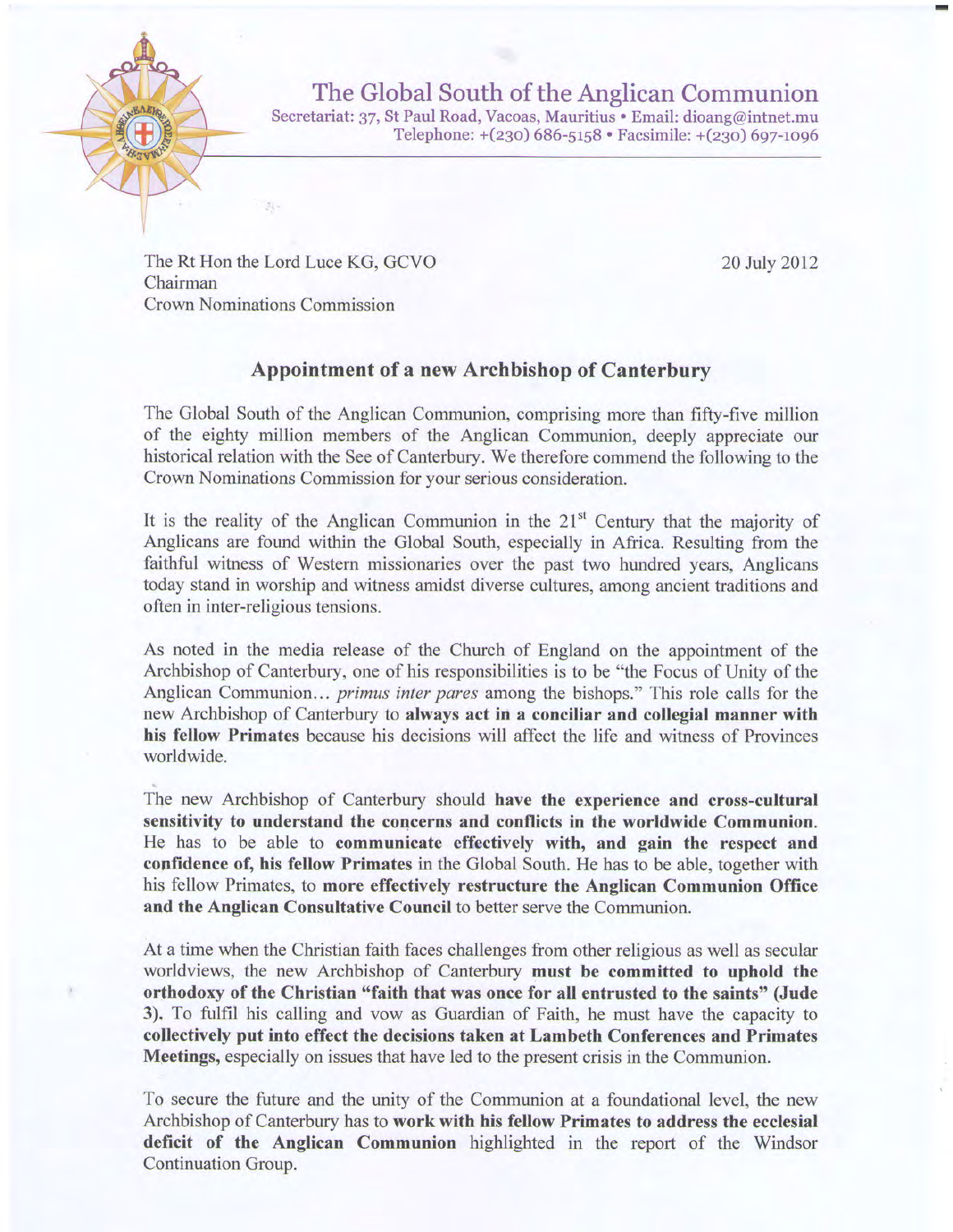

The Archbishop of Canterbury is also responsible to work with ecumenical partners for the unity of the "one holy catholic and apostolic Church". The new Archbishop of Canterbury must be able to build upon the work of his predecessors while avoiding any further actions that may widen the gap between us and these partners.

In conclusion, the Global South Primates expect to be consulted on this decision of great importance for the Communion, and look forward eagerly to the new Archbishop of Canterbury to uplift God's people in the Anglican fold worldwide in obedience to God's Word.

We wholeheartedly pray and hope that the unity of our beloved Anglican Communion will be restored and strengthened.

Faithfully in Christ,

 $\mathbb{R}$  .

Most Rev Dr Mouneer Anis Primate, The Episcopal Church in Jerusalem & Middle East

Chairman, Global South Primates Steering Committee

Most Rev Bolly Lapok Primate, The Church of the Province of South East Asia

Honorary Treasurer, Global South Primates Steering Committee

Most Rev Nicholas Okoh Primate, The Church of Nigeria (Anglican Communion)

Vice-Chairman, Global South Primates Steering Committee

Most Rev Stephen Than Primate, The Church of the Province of Myanmar (Burma) Member, Global South

**Primates Steering Committee** 

**Most Rev Ian Ernest** Primate, The Church of the Province of the Indian **Ocean** 

Honorary Secretary, Global South Primates Steering Committee

)

 $+ 7^{\circ}$ 

Most Rev Henri Isingoma Primate, Province de I'Eglise Anglicane du Congo Member, Global South Primates Steering Committee